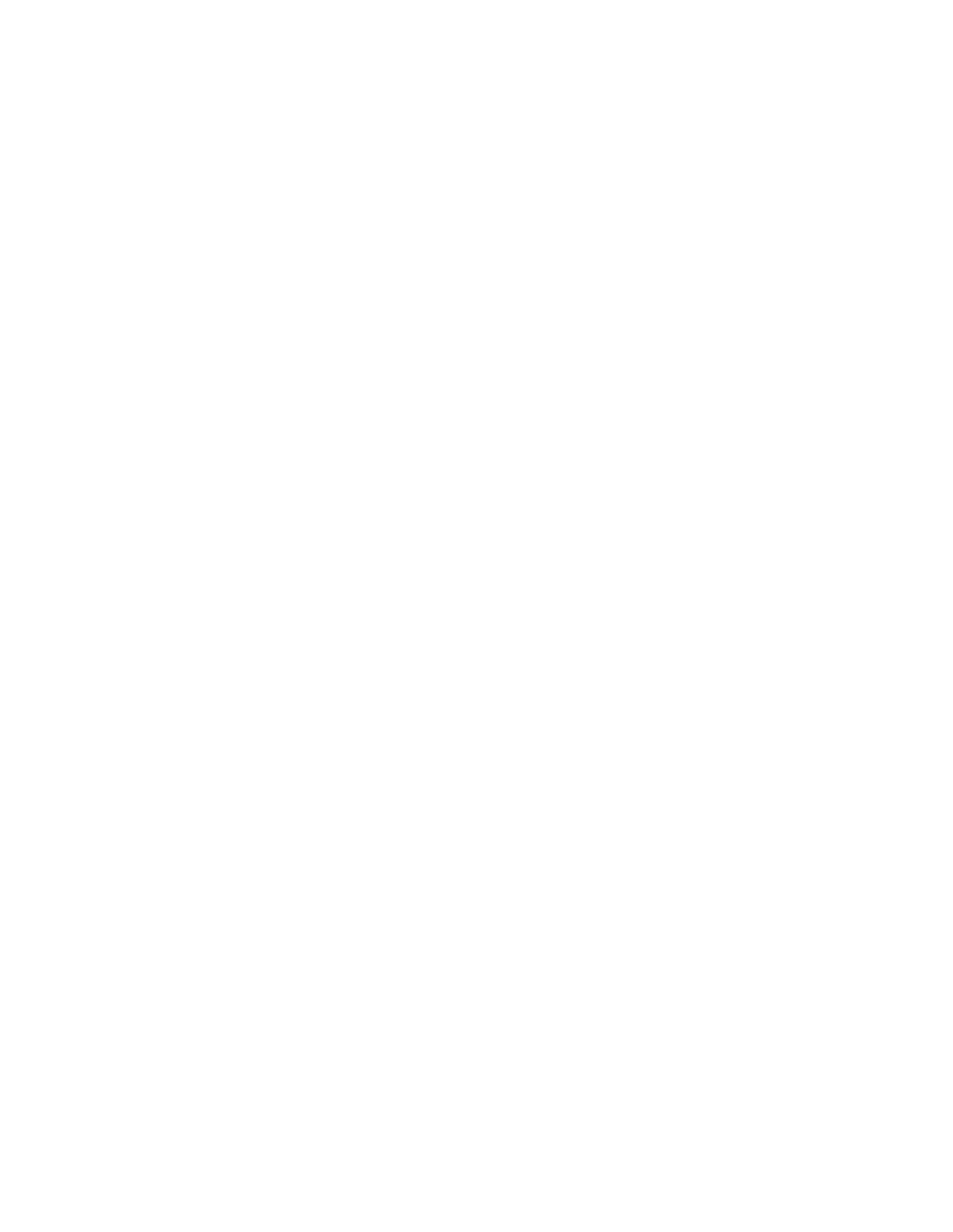# Executive Summary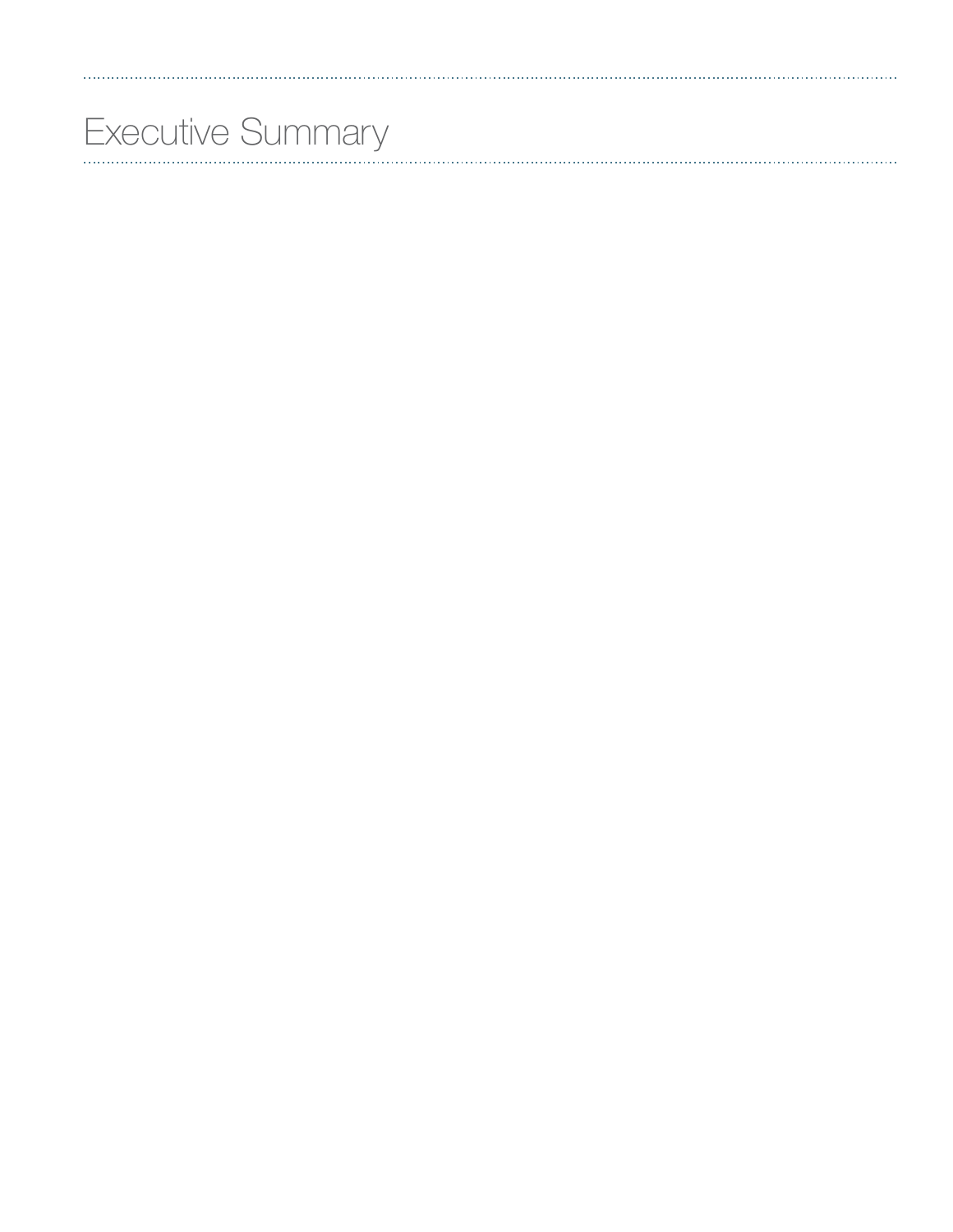

400 SW Sixth Avenue, Suite 802 Portland, Oregon 97204 Telephone: (503) 274-7225

**Primary Authors Mark Hirota, P.E.,** Project Manager **Laura Amundson, P.E.,** Bridge Task Lead

**Additional Information** For more information about the SR-35 Columbia River Crossing Study, contact: **Dale Robins** Regional Transportation Council Telephone: (360) 397-6067, x5212 E-mail: sr35@rtc.wa.gov Project Website: http://www.rtc.wa.gov/studies/sr35

#### **TY-LININTERNATIONAL**

285 Liberty Street NE, Suite 350 Salem, OR 97301



17355 SW Boones Ferry Road Lake Oswego, OR 97035

Northwest Hydro Inc. 31 Cougar Creek Road Skamania, WA 98648

And Pacific Geotechnical

1419 Washington Street, Suite 101 Oregon City, Oregon 97045

**ECONORTHWEST** 99 West 10th Avenue, Suite 400 Eugene, Oregon 97401

MENTAL CONSULTANTS 434 NW 6th Avenue, Suite 304 Portland, OR 97209-3652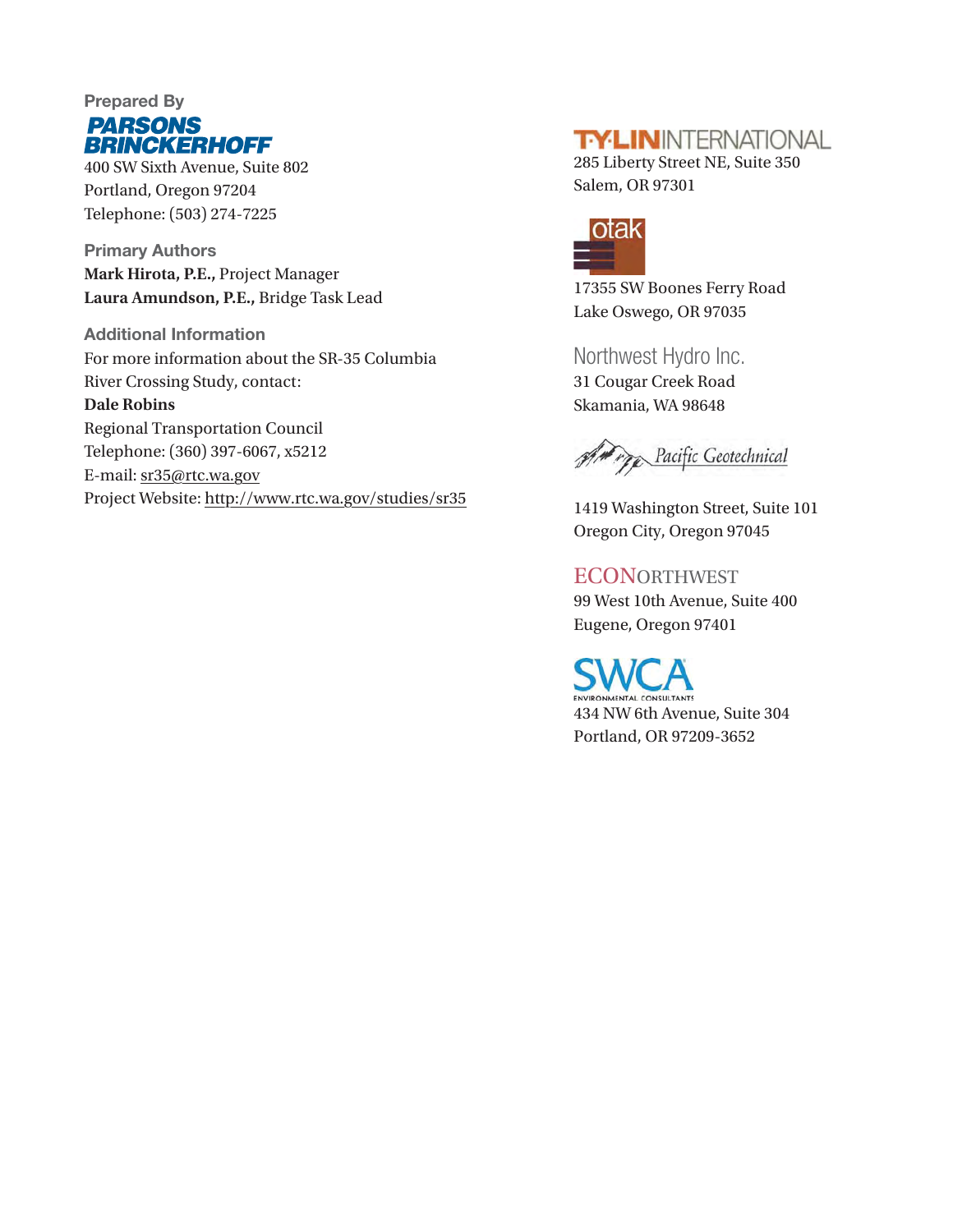## Executive Summary



#### **Study Background**

The Hood River Bridge was originally built in 1924 and is one of three bridges traversing the Columbia River in the Columbia River Gorge National Scenic Area (CRGNSA). It is one of nine bridges crossing the Columbia River along the Oregon and Washington borders. This bridge connects the communities of White Salmon and Bingen, Washington, with Hood River, Oregon. It serves as an essential link to local communities, the region and interstate travel.

The impetus of this study is the functional obsolescence and structural condition of the existing Hood River Bridge, which limits its ability to serve as an essential link. The existing bridge is functionally obsolete with lane widths of 9 feet-4.75 inches, no shoulders for safety, a vertical clearance height restriction of 14 feet-7 inches, no ability to accommodate pedestrians and bicyclists, and a steel-grated deck. This type of deck is no longer allowed, as it enables storm water to deposit dirt and grime directly into the Columbia River without being treated. Additionally, the bridge's original design is unable to accommodate today's heavier truck loads and a weight limit of 80,000 lbs. per vehicle is required to ensure safety.

The economic well-being of this region is dependent on the Hood River Bridge. Residents, businesses and bridge users on both sides of the Columbia River are concerned about the safety and service life of the existing bridge. If the bridge were closed, the nearest river crossings, to the west and east, are about 20 miles away.

The current SR-35 Columbia River Crossing Study - Type, Size, and Location (TS&L) is built upon the work that was previously completed, including the 2004 SR-35 Columbia River Crossing feasibility study and draft environmental impact statement (EIS) and Section 4(f) evaluation. This previous work identified a preliminary preferred alternative of a fixed-span bridge just west of the existing structure. The preliminary preferred alternative served as the basis for the TS&L study.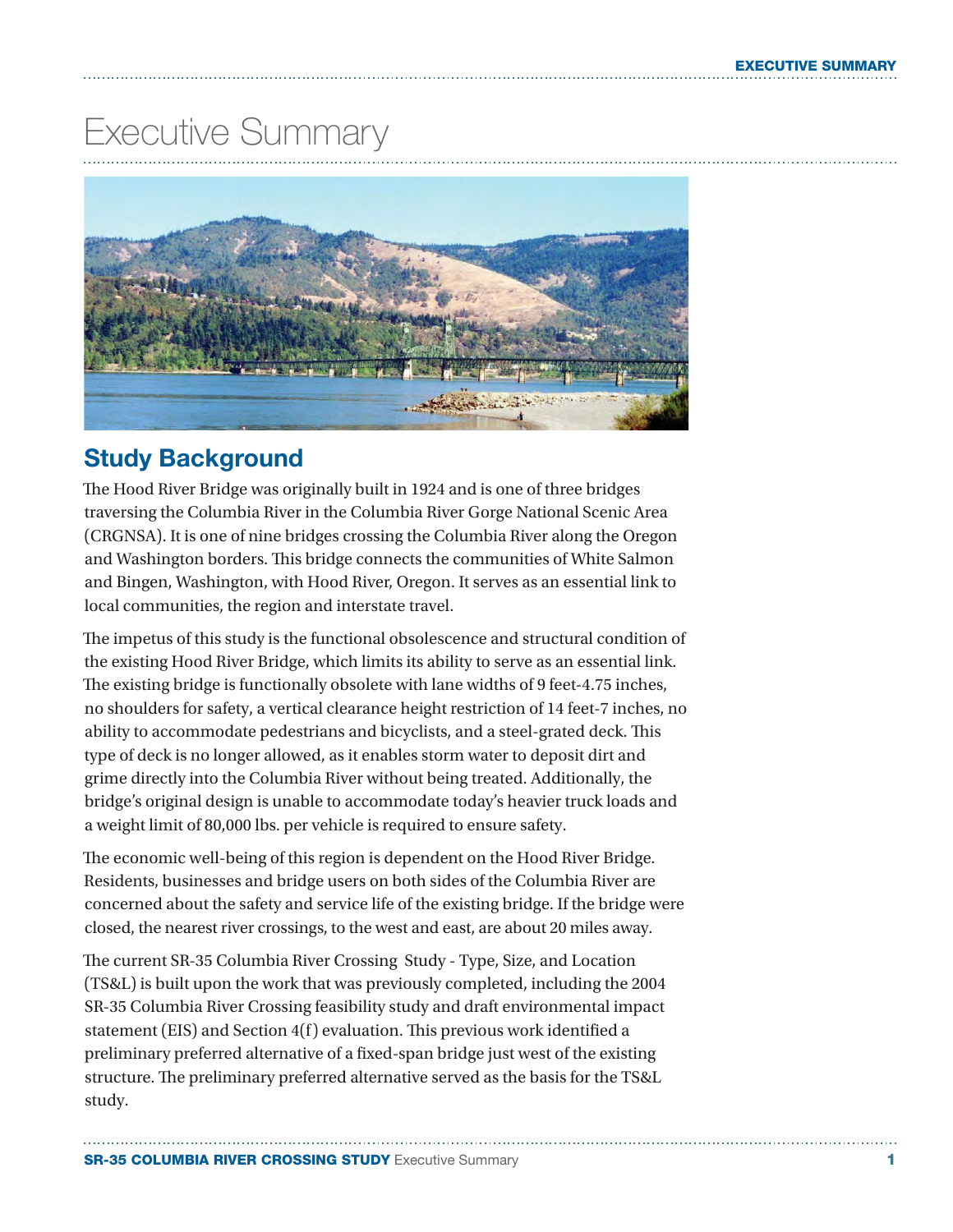#### **Project Purpose and Need**

The overall purpose of the SR-35 Columbia River Crossing project is to improve the movement of people and goods across the Columbia River between the White Salmon/Bingen and Hood River communities with the identified need of improving current and future transportation inadequacies and deficiencies associated with the existing Hood River Bridge. Specifically, these needs are to:

- Alleviate current and future congestion
- Provide cross-river linkage
- Accommodate cross-river travel demand, including bicycle and pedestrian travel
- Satisfy cross-river flow of goods and people
- Accommodate river navigation
- Improve safety

#### **Study Process**

In 2010, the TS&L phase of the SR-35 Columbia River Crossing project was initiated and included the following elements:

- An economic analysis of the existing bridge and the benefits of a new bridge
- Advancement of the preliminary engineering and the determination of a recommended preferred bridge type
- Estimated cost of the preferred bridge alternative
- Scope of services for the next phase of the project: the final environmental impact statement (FEIS).

#### **Public and Agency Involvement**

The SR-35 Columbia River Crossing Study – TS&L used an extensive public and agency involvement process and included several committees and public involvement opportunities.

**Bi-State Committee:** Comprised of elected officials and agency staff from both Washington and Oregon to guide the overall process.

**Focus Groups:** Comprised of broad range of interest, from commuters to business and freight operators to recreational and environmental interest. The focus groups were used to gather some of the necessary information for the economic analysis.

**Design Workshop:** Early in the project, Bi-State Committee members and key stakeholders were brought together to help inform the project team of key project issues and obtain input on design elements.

**Columbia River Gorge Commission:** Project team met with a staff member of the Columbia River Gorge Commission to gain further understanding of the Columbia River bridge replacement guidelines, found in the Gorge Management Plan.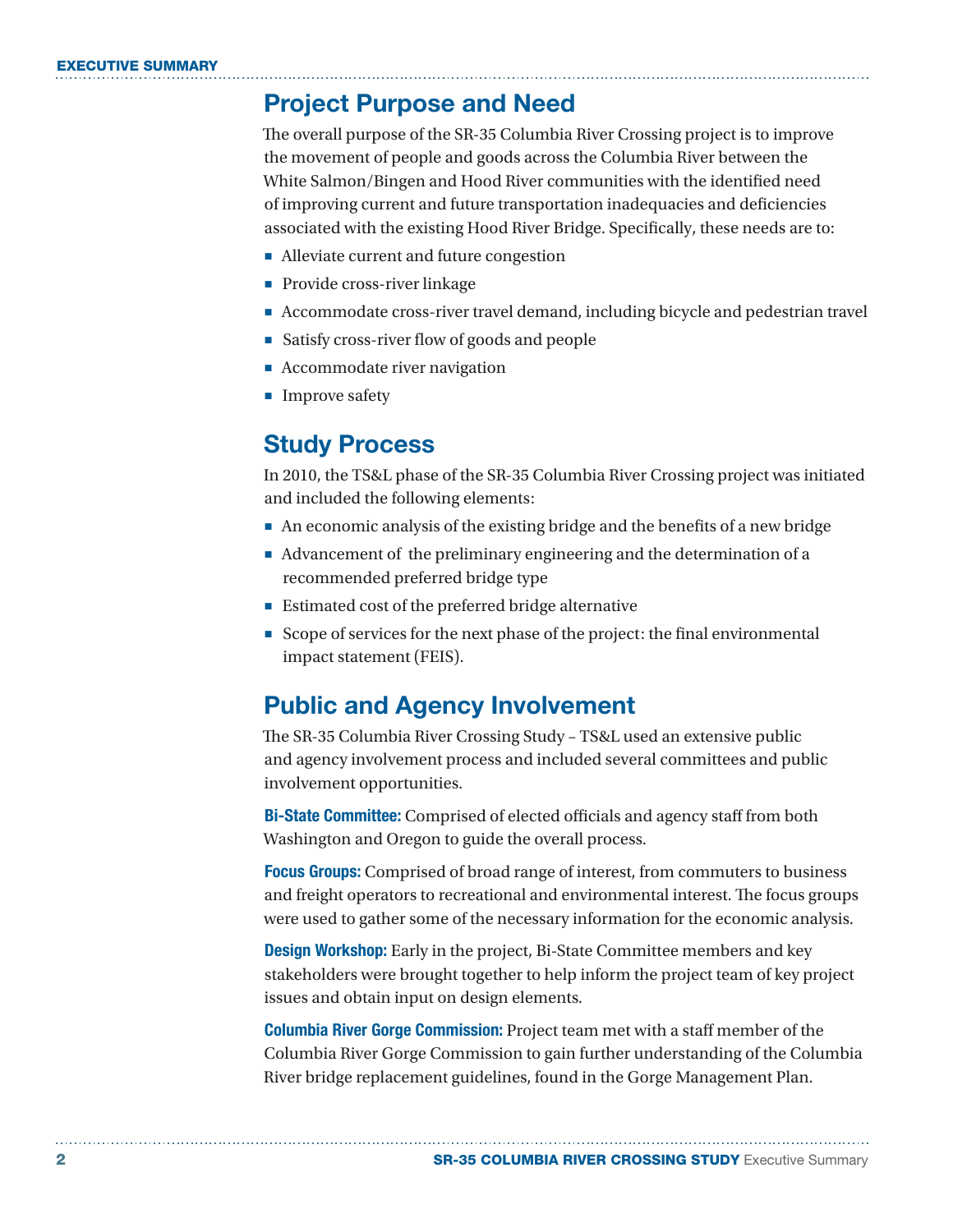**Barge and Tow Operators:** As the pier shapes and sizes were being developed input from the Tug Boat Association was sought.

**Other Involvement:** In addition to these meetings, information was provided to the general public through a project website, press releases, newspaper articles, study report folio and a public open house.

## **Bridge Type, Size and Location (TS&L) Analysis**

The bridge TS&L analysis included collecting data, developing design criteria, validating the previous River Navigation Survey, ensuring environmental considerations were met, and evaluating the bridge alternatives and recommending the preferred alternative.

**Data Collection:** In support of the preliminary engineering effort needed to evaluate the three bridge alternatives, data was collected to provide an accurate understanding of the existing conditions at the proposed bridge site. The data collected included ground survey, subsurface exploration and testing, and geophysical and bathymetric surveys.

- **Ground survey** was performed to help establish were the existing features are and the most efficient location for the new bridge.
- **Subsurface exploration and testing** were performed at three locations along the proposed bridge alignment. The three locations yielded a clear understanding of the elevations of rock. This valuable information helped establish properly sized bridge foundations.
- **Geophysical survey** was performed in the vicinity of the proposed bridge alignment. This information helps provide an understanding of the elevation of the rock line, where soil explorations were not performed.
- **Bathymetric survey** establishes the depth of the water or river bottom elevations. This information is used in the flood plain analysis.

**Design Criteria:** The bridge analysis spans two states and several local jurisdictions. For this analysis, it was not imperative that a comprehensive list of all project design criteria be established by the two state departments of transportation. However, certain design criteria did surface as fundamental or foundational criteria to determining the type, size, and therefore construction cost of the bridge. Agreement was required and achieved by both agencies on these criteria.

Design criteria that affected the footprint of the bridge included the functional classification of the roadway, the number of travel lanes, the width of the shoulders, the number of pedestrian walkways on the bridge and their widths. Additionally, the required navigation clearance of 450 feet high by 80 feet wide was considered foundational criteria.

**Environmental:** Both the built environment and natural environment needed to be considered. The project lies at a crossroads of transportation modes in the region. The bridge provides connection to I-84 to the south and SR-14 to the north. The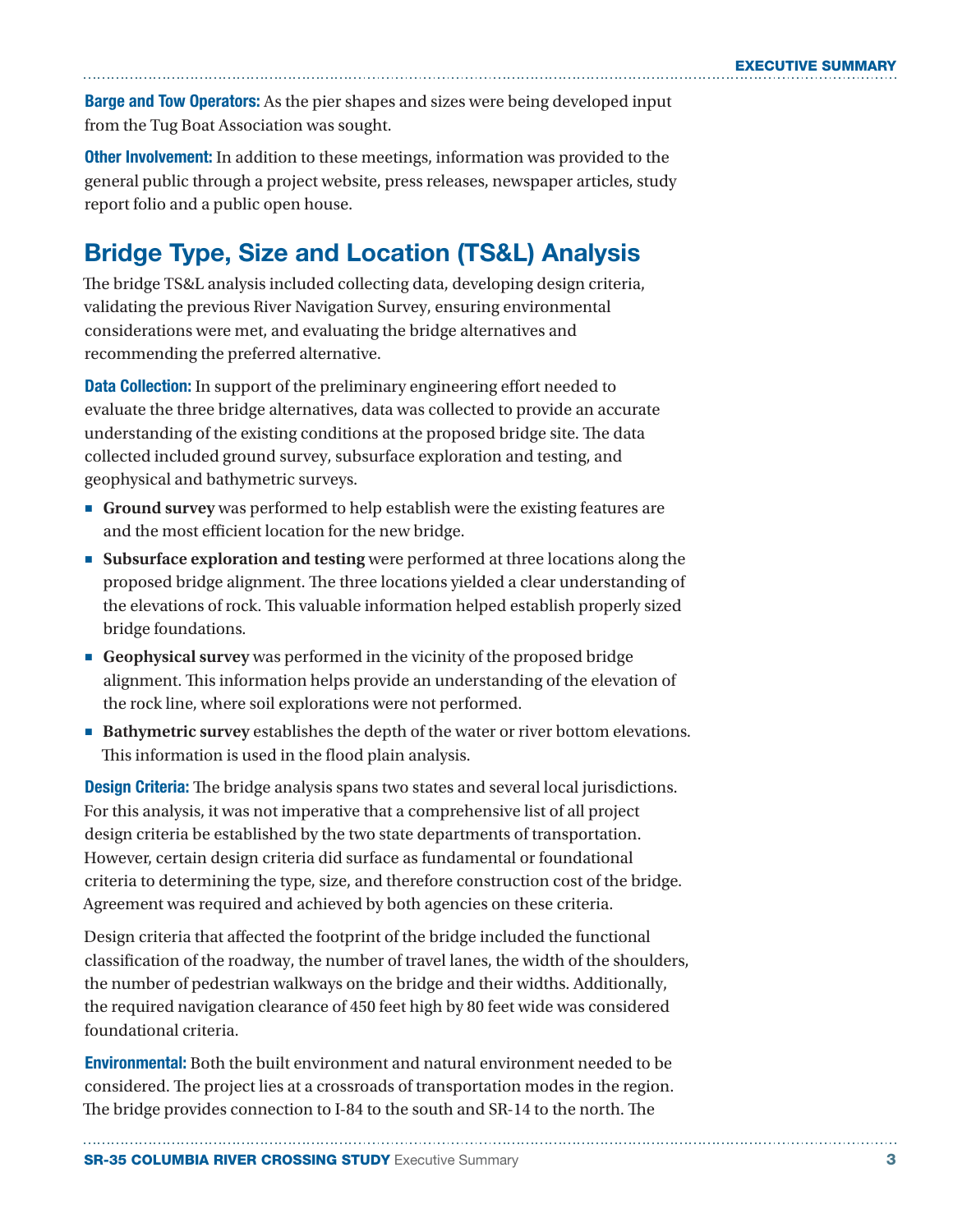#### **EXECUTIVE SUMMARY**

bridge spans the Columbia River and must accommodate river navigation. On the Washington side, the bridge spans the BNSF mainline track.

The natural environment in the project vicinity is dominated by the Columbia River and scenic beauty that it provides. With the project residing within the national scenic area, portions of this project fall under the guidance of the Management Plan for the Columbia River Gorge.

**Bridge Aesthetics:** Since the site is dominated by natural forms – the water and mountains – a preference was given to sculpting the new bridge structural members to a theme of natural and organic form. Various climatic and light level conditions found in the Columbia River Gorge area were to be considered. The new bridge will have fixed spans, eliminating the need for the lift span by being high enough to clear the navigation channel. This means the new crossing will be further away from the water than the existing structure. This feature provides an opportunity to shape the structure in a manner that makes it look thinner than a low structure. The taller piers also provide an excellent medium to sculpt a natural form in an unexpected way and whose form harmonizes and evolves over time.

**Evaluation Process:** The draft EIS screened alternative alignments and bridge types to arrive at the preferred alignment and three bridge type alternatives that met the minimum criteria established by the purpose and need. The preferred alignment is directly adjacent to the west side of the existing bridge. The three bridge types under consideration included a steel plate girder, concrete segmental box girder, and a steel tied arch.

Seven primary evaluation criteria emerged through the TS&L analysis. An evaluation matrix was then developed to compare the three bridge types against the evaluation criteria and weighting. The evaluation criteria was used to differentiate and identify trade-offs between the three bridge alternatives. The following primary evaluation criteria were used:

- Design criteria
- Cost
- Construction
- Risk
- Bridge aesthetics
- Impact to recreation users
- Natural environment

**Recommendation:** Through the evaluation process the concrete segmental box girder bridge was evaluated as the recommended alternative. This includes two 12 foot travel lanes and 8-foot shoulders, providing for a wider and safer crossing. This option has a main span of 500 feet that will yield 450 feet of horizontal navigation clearance. Segmental box girder approach spans with lengths varying from 100 feet to 400 feet will comprise the remainder of the bridge. The bridge piers that support the concrete box girder will consist of an hourglass shape and will be supported on

**4 SR-35 COLUMBIA RIVER CROSSING STUDY** Executive Summary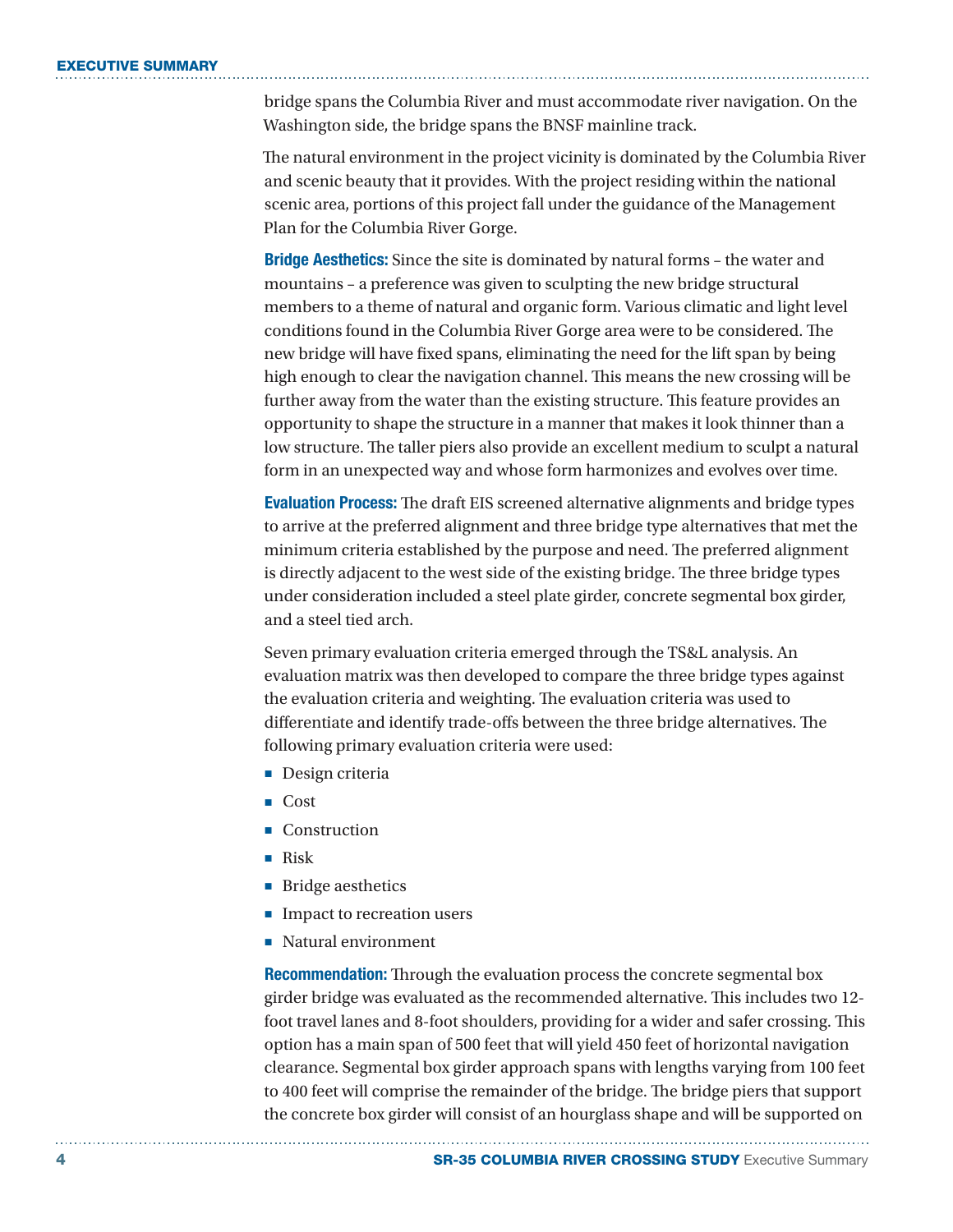footings that are placed one foot above the two-year recurrence interval elevation of the Columbia River. Two pedestrian overlooks will be placed on the downstream side of the bridge at each of the main span piers. Gateway markers and aesthetic treatments will be placed at each of the entry points of the bridge and will provide a coordinated treatment with the stone formwork used on the pedestrian side of the roadway barrier.

**Design Refinement:** With the evaluation of the three bridge alternatives concluding with the segmental concrete box girder bridge as the recommended preferred bridge alternative, analysis was continued and refined on the preferred alternative in several areas, such as storm water, bridge hydraulics, right-of-way and construction.

- **Storm water:** With direct discharge into the river no longer acceptable, a preliminary review of storm water collection and treatment was performed to determine feasible options and check for potential obstacles to completion of the storm water design for the bridge. This preliminary analysis concluded that the anticipated storm water volume can be collected in the roadway gutters and down to the Washington and Oregon bridge abutments. The flow would travel through catch basins and on to storm water treatment vaults. Bioswales were considered as an option to vaults, but required a larger physical area than the vaults.
- **Hydraulic modeling and scour analysis:** Since the proposal is to replace an existing bridge with a new bridge, a calculation of the backwater created by the new bridge was compared to the backwater created by the recommended preferred bridge alternative. For a 100-year flood event, calculations indicated that the bridge piers of the recommended preferred bridge alternative raise the water surface approximately ¼ inch, which is well within acceptable limits.
- **Right-of-way:** It is understood that the north approach to the bridge is on private property. It was indicated at the Bi-State Committee meeting that the property was in condemnation and that it would likely revert to either the City of White Salmon or Klickitat County in the future. The south bridge approach is located on property owned by the Port of Hood River.
- **Construction:** For this bridge analysis, it has been assumed that the superstructure will use cast-in-place segmental construction. This is due primarily to the large weight and size of the segments. The bridge will be constructed adjacent to the existing bridge, which will continue to carry the traffic during construction. There will be short periods of time where traffic staging will be performed to make the approach connections to the bridge, but it is expected that construction activities will not generally affect the traffic conditions in Hood River or White Salmon. It is expected that the bridge construction will take two to three years. Once the foundations and piers are constructed, a contractor may choose to construct the superstructure at multiple locations to decrease the construction duration.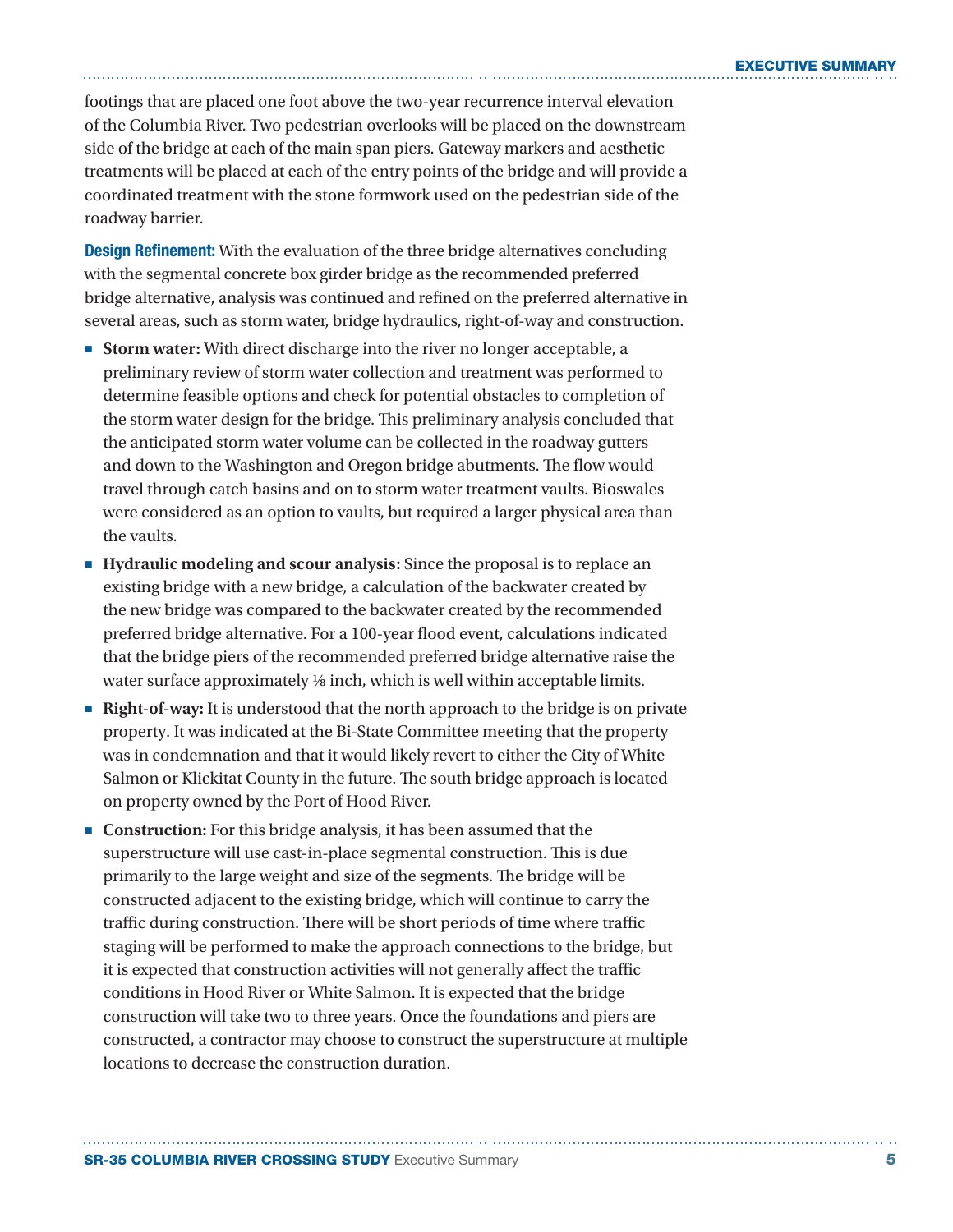#### **EXECUTIVE SUMMARY**

**Artist Renderings:** To help the reader understand what the preliminary preferred bridge may look like, two artist renderings were developed. These artist renderings provide a view from the Oregon shore and a view from the bicycle and pedestrian path on the bridge.